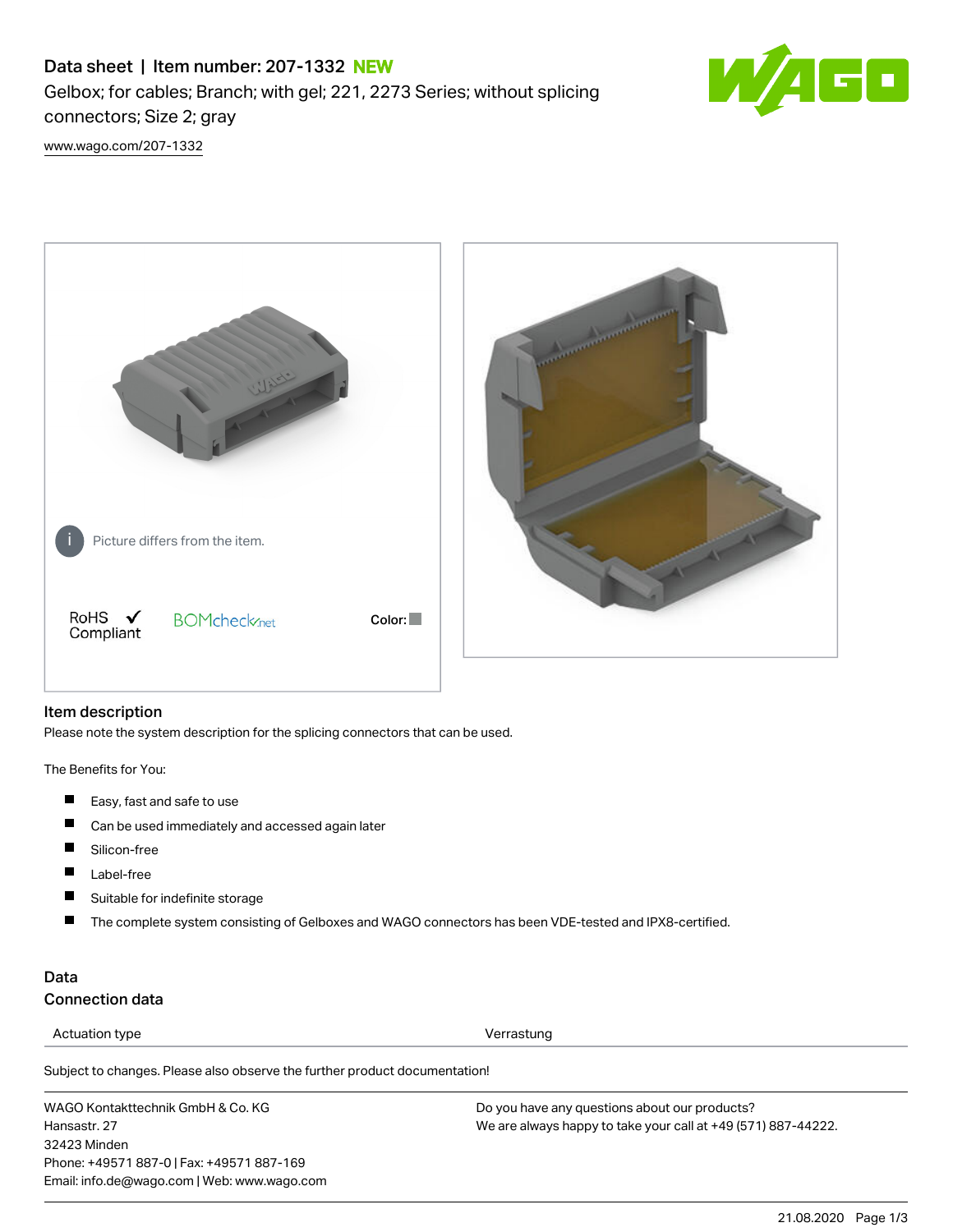

### Physical data

| Width  | 33.6 mm / 1.323 inch |
|--------|----------------------|
| Height | 17.8 mm / 0.701 inch |
| Depth  | 45.9 mm / 1.807 inch |

#### Mechanical data

| Mounting type   | Fliegende Verbindung     |
|-----------------|--------------------------|
| Protection type | IPx8 (2m/2h) gemäß 60529 |

### Material Data

| Color            | gray         |
|------------------|--------------|
| Housing material | Polypropylen |
| Weight           | 18.4g        |

### Environmental Requirements

| Surrounding air temperature (operation) | -55 … 85 ℃       |
|-----------------------------------------|------------------|
| Surrounding air temperature (storage)   | $0 \ldots 40$ °C |

#### Commercial data

| Packaging type        | BOX           |
|-----------------------|---------------|
| Country of origin     |               |
| GTIN                  | 4055143998017 |
| Customs tariff number | 85389099990   |

#### Approvals / Certificates

#### Country specific Approvals

|                  |                                       |                                 | Certificate |
|------------------|---------------------------------------|---------------------------------|-------------|
| Logo             | Approval                              | <b>Additional Approval Text</b> | name        |
|                  | <b>VDE</b>                            | EN 60998                        | 400051938   |
| VDE <sup>\</sup> | VDE Prüf- und Zertifizierungsinstitut |                                 |             |

### **Counterpart**

Subject to changes. Please also observe the further product documentation!

WAGO Kontakttechnik GmbH & Co. KG Hansastr. 27 32423 Minden Phone: +49571 887-0 | Fax: +49571 887-169 Email: info.de@wago.com | Web: www.wago.com

Do you have any questions about our products? We are always happy to take your call at +49 (571) 887-44222.